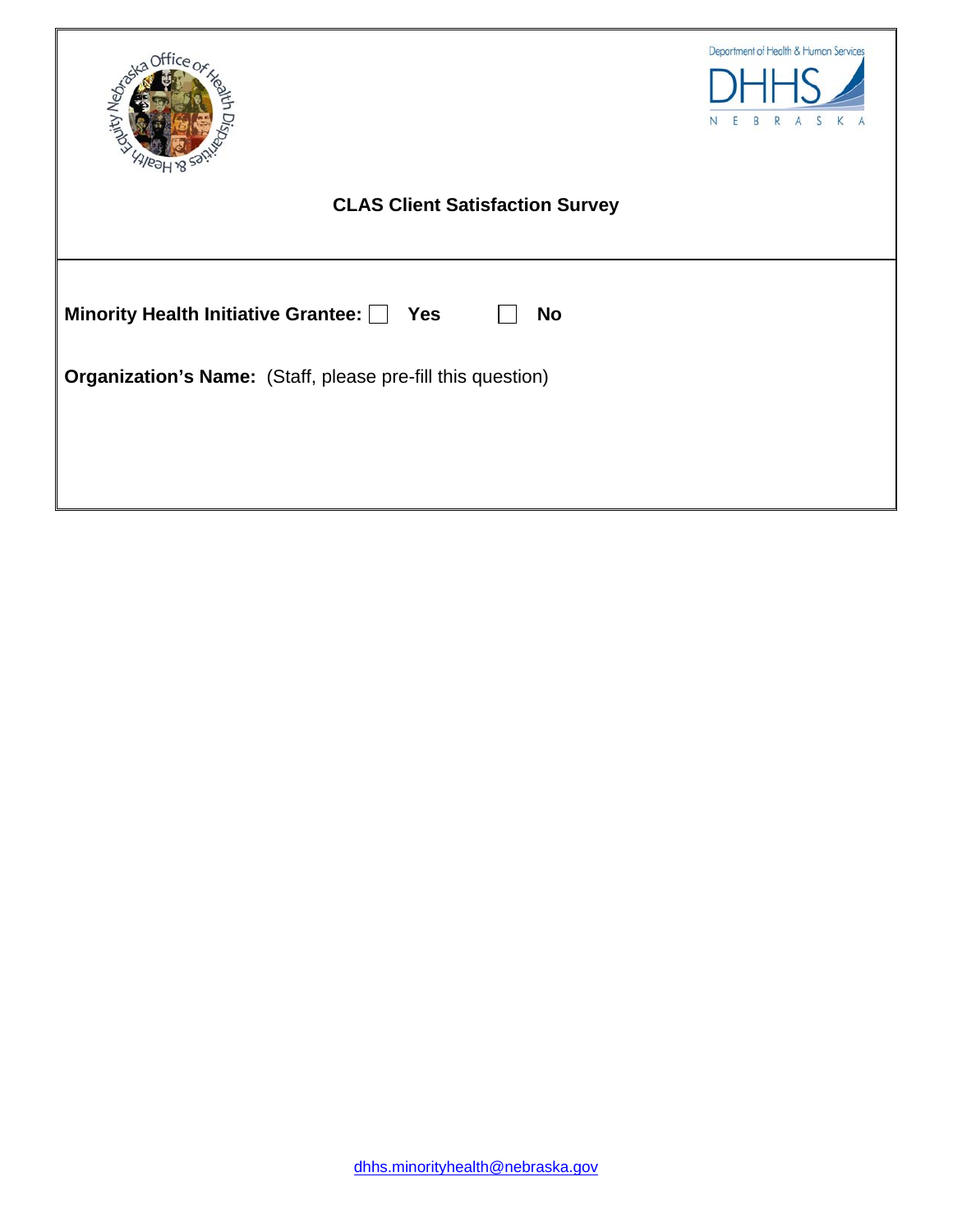|    | (If not Limited English Proficient, please jump to question 5)                                                                                                                                                       |
|----|----------------------------------------------------------------------------------------------------------------------------------------------------------------------------------------------------------------------|
|    | 1. If I do not speak English: This agency has provided me with verbal and written notices<br>about my right to language assistance services. Check ALL that apply.                                                   |
|    | I have been provided with verbal notices.<br>I have been provided with written notices.<br>I have never been provided with any notices about my right to language assistance<br>services.                            |
| 2. | The people who work here reflects the (cultural) diversity of my community. Check one.                                                                                                                               |
|    | This agency always reflects the cultural diversity of my community.<br>This agency somewhat reflects the cultural diversity of my community.<br>This agency does not reflect the cultural diversity of my community. |
|    | 3. Regardless of the outcome, I can see this agency's efforts to provide culturally and linguistically<br>appropriate services. Check one.                                                                           |
|    | Always<br>Sometimes<br><b>Never</b>                                                                                                                                                                                  |
|    | 4. When I receive services here, I always receive timely professional interpreter services, at no<br>cost. Check one.                                                                                                |
|    | Always<br><b>Sometimes</b><br><b>Never</b>                                                                                                                                                                           |
|    | (If not Deaf/Hard of Hearing or with Disability (ies) please jump to question $7$ )                                                                                                                                  |
|    | 5. If I am Deaf / Hard of Hearing or have a disability: At every visit, I have been provided with<br>copy of the agencies' Disability Access notice? Check one.                                                      |
|    | Always<br>Sometimes<br>Never                                                                                                                                                                                         |
|    | 6. When I come to this agency, I always receive timely professional interpretation services in<br>American Sign Language at no cost.                                                                                 |
|    | Always<br><b>Sometimes</b><br>Never                                                                                                                                                                                  |

 $\overline{\phantom{a}}$